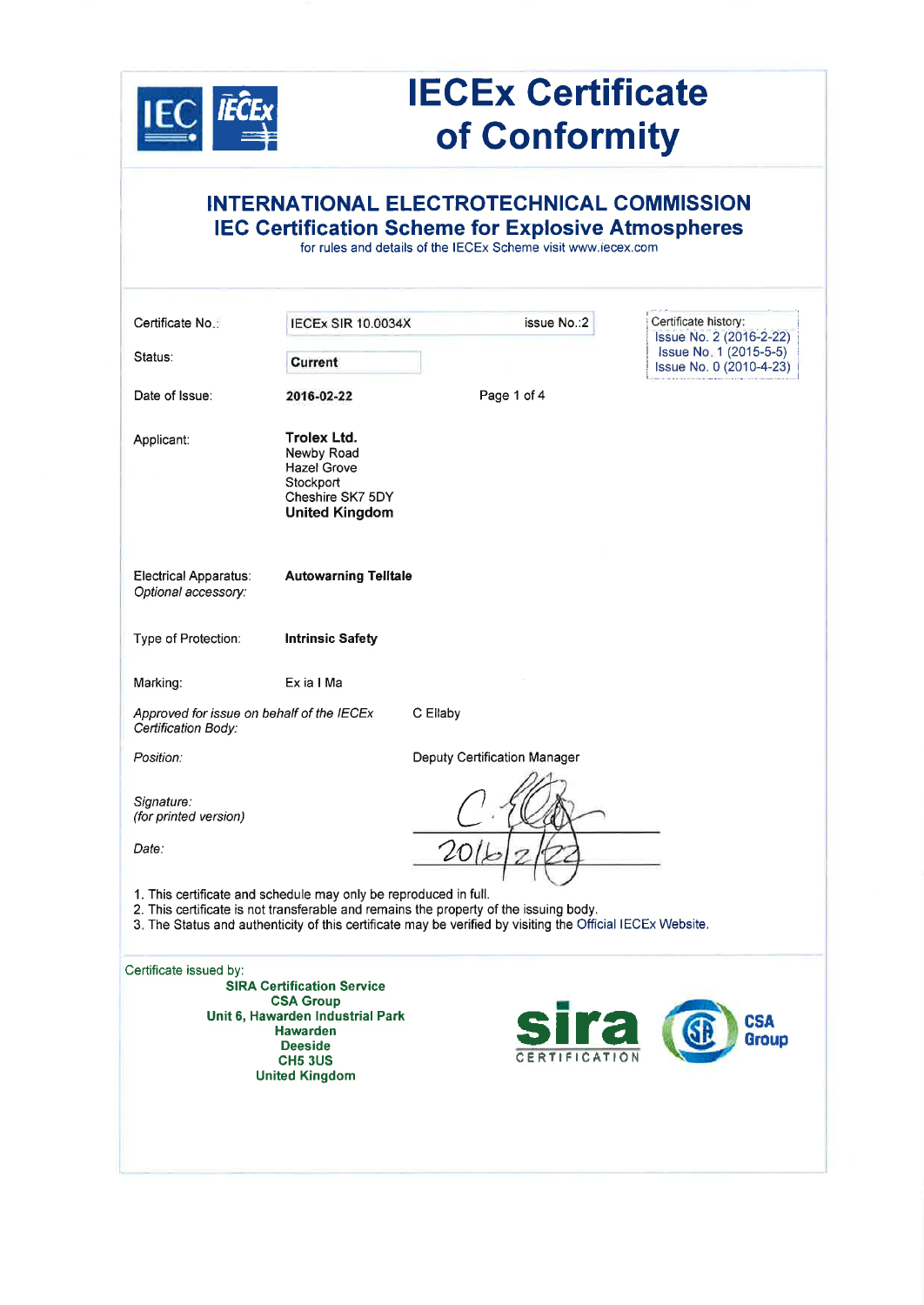|                                                                           |                                                                                                                                                                                                                                          | <b>IECEx Certificate</b><br>of Conformity                                                                                                                                                                                                                                                                                                                                          |
|---------------------------------------------------------------------------|------------------------------------------------------------------------------------------------------------------------------------------------------------------------------------------------------------------------------------------|------------------------------------------------------------------------------------------------------------------------------------------------------------------------------------------------------------------------------------------------------------------------------------------------------------------------------------------------------------------------------------|
| Certificate No.:                                                          | <b>IECEX SIR 10.0034X</b>                                                                                                                                                                                                                |                                                                                                                                                                                                                                                                                                                                                                                    |
| Date of Issue:                                                            | 2016-02-22                                                                                                                                                                                                                               | Issue No: 2                                                                                                                                                                                                                                                                                                                                                                        |
| Manufacturer:                                                             | Trolex Ltd.<br>Newby Road<br><b>Hazel Grove</b><br>Stockport<br>Cheshire SK7 5DY<br><b>United Kingdom</b>                                                                                                                                | Page 2 of 4                                                                                                                                                                                                                                                                                                                                                                        |
| Additional Manufacturing location(s):<br>as amended.<br><b>STANDARDS:</b> | This certificate is issued as verification that a sample(s), representative of production, was assessed and tested and<br>covered by this certificate, was assessed and found to comply with the IECEx Quality system requirements. This | found to comply with the IEC Standard list below and that the manufacturer's quality system, relating to the Ex products<br>certificate is granted subject to the conditions as set out in IECEx Scheme Rules, IECEx 02 and Operational Documents<br>The electrical apparatus and any acceptable variations to it specified in the schedule of this certificate and the identified |
| IEC 60079-0: 2007-10                                                      | documents, was found to comply with the following standards:<br>Explosive atmospheres - Part 0: Equipment - General requirements                                                                                                         |                                                                                                                                                                                                                                                                                                                                                                                    |
| Edition: 5<br>IEC 60079-11: 2006<br>Edition: 5                            | Explosive atmospheres - Part 11: Equipment protection by intrinsic safety "i"                                                                                                                                                            |                                                                                                                                                                                                                                                                                                                                                                                    |
|                                                                           | This Certificate does not indicate compliance with electrical safety and performance requirements other than those<br>expressly included in the Standards listed above.                                                                  |                                                                                                                                                                                                                                                                                                                                                                                    |
| <b>TEST &amp; ASSESSMENT REPORTS:</b>                                     | A sample(s) of the equipment listed has successfully met the examination and test requirements as recorded in                                                                                                                            |                                                                                                                                                                                                                                                                                                                                                                                    |
| Test Report:<br>GB/SIR/ExTR10.0080/00                                     | GB/SIR/ExTR15.0115/00                                                                                                                                                                                                                    | GB/SIR/ExTR16.0033/00                                                                                                                                                                                                                                                                                                                                                              |
| <b>Quality Assessment Report:</b>                                         |                                                                                                                                                                                                                                          |                                                                                                                                                                                                                                                                                                                                                                                    |
| GB/SIR/QAR07.0017/04                                                      |                                                                                                                                                                                                                                          |                                                                                                                                                                                                                                                                                                                                                                                    |
|                                                                           |                                                                                                                                                                                                                                          |                                                                                                                                                                                                                                                                                                                                                                                    |
|                                                                           |                                                                                                                                                                                                                                          |                                                                                                                                                                                                                                                                                                                                                                                    |
|                                                                           |                                                                                                                                                                                                                                          |                                                                                                                                                                                                                                                                                                                                                                                    |
|                                                                           |                                                                                                                                                                                                                                          |                                                                                                                                                                                                                                                                                                                                                                                    |
|                                                                           |                                                                                                                                                                                                                                          |                                                                                                                                                                                                                                                                                                                                                                                    |
|                                                                           |                                                                                                                                                                                                                                          |                                                                                                                                                                                                                                                                                                                                                                                    |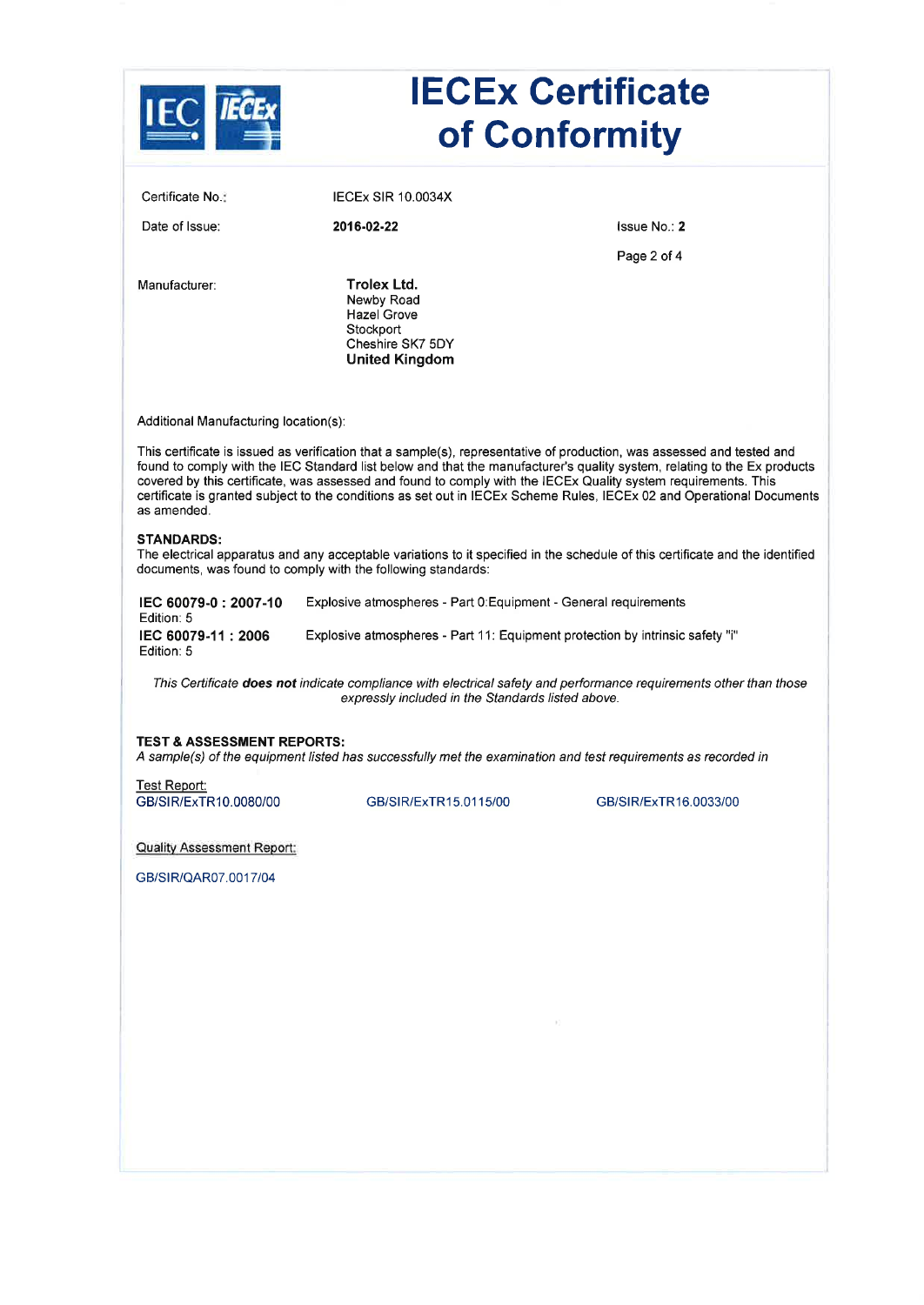| Certificate No.:<br><b>IECEX SIR 10.0034X</b><br>Issue No.: 2<br>Date of Issue:<br>2016-02-22<br>Page 3 of 4<br><b>Schedule</b><br><b>EQUIPMENT:</b><br>Equipment and systems covered by this certificate are as follows:<br>The Autowarning Telltale is designed to monitor the movement of strata when inserted into a drilled vertical hole. It<br>comes in a single and dual height version and, when a pre-set level of movement is detected it provides a visible<br>indication using flashing LEDs operated by a reed switch and magnet mechanism. Power is supplied using batteries<br>contained in a 'sealed for life unit' this allows the LEDs to flash for a period of several months.<br><b>CONDITIONS OF CERTIFICATION: YES as shown below:</b><br>Parts of the enclosure are non-conducting and may generate an ignition-capable level of electrostatic<br>1.<br>charge under certain extreme conditions. By virtue of its shape, design and position of use, it is assessed<br>that the Equipment is not considered to be an electrostatic risk; however, the Equipment shall not be<br>installed in a position where it may be subjected to an excessive air/fluid flow or be subjected to rubbing<br>that may cause an electrostatic build-up. |  | <b>IECEx Certificate</b><br>of Conformity |
|------------------------------------------------------------------------------------------------------------------------------------------------------------------------------------------------------------------------------------------------------------------------------------------------------------------------------------------------------------------------------------------------------------------------------------------------------------------------------------------------------------------------------------------------------------------------------------------------------------------------------------------------------------------------------------------------------------------------------------------------------------------------------------------------------------------------------------------------------------------------------------------------------------------------------------------------------------------------------------------------------------------------------------------------------------------------------------------------------------------------------------------------------------------------------------------------------------------------------------------------------------------|--|-------------------------------------------|
|                                                                                                                                                                                                                                                                                                                                                                                                                                                                                                                                                                                                                                                                                                                                                                                                                                                                                                                                                                                                                                                                                                                                                                                                                                                                  |  |                                           |
|                                                                                                                                                                                                                                                                                                                                                                                                                                                                                                                                                                                                                                                                                                                                                                                                                                                                                                                                                                                                                                                                                                                                                                                                                                                                  |  |                                           |
|                                                                                                                                                                                                                                                                                                                                                                                                                                                                                                                                                                                                                                                                                                                                                                                                                                                                                                                                                                                                                                                                                                                                                                                                                                                                  |  |                                           |
|                                                                                                                                                                                                                                                                                                                                                                                                                                                                                                                                                                                                                                                                                                                                                                                                                                                                                                                                                                                                                                                                                                                                                                                                                                                                  |  |                                           |
|                                                                                                                                                                                                                                                                                                                                                                                                                                                                                                                                                                                                                                                                                                                                                                                                                                                                                                                                                                                                                                                                                                                                                                                                                                                                  |  |                                           |
|                                                                                                                                                                                                                                                                                                                                                                                                                                                                                                                                                                                                                                                                                                                                                                                                                                                                                                                                                                                                                                                                                                                                                                                                                                                                  |  |                                           |
|                                                                                                                                                                                                                                                                                                                                                                                                                                                                                                                                                                                                                                                                                                                                                                                                                                                                                                                                                                                                                                                                                                                                                                                                                                                                  |  |                                           |